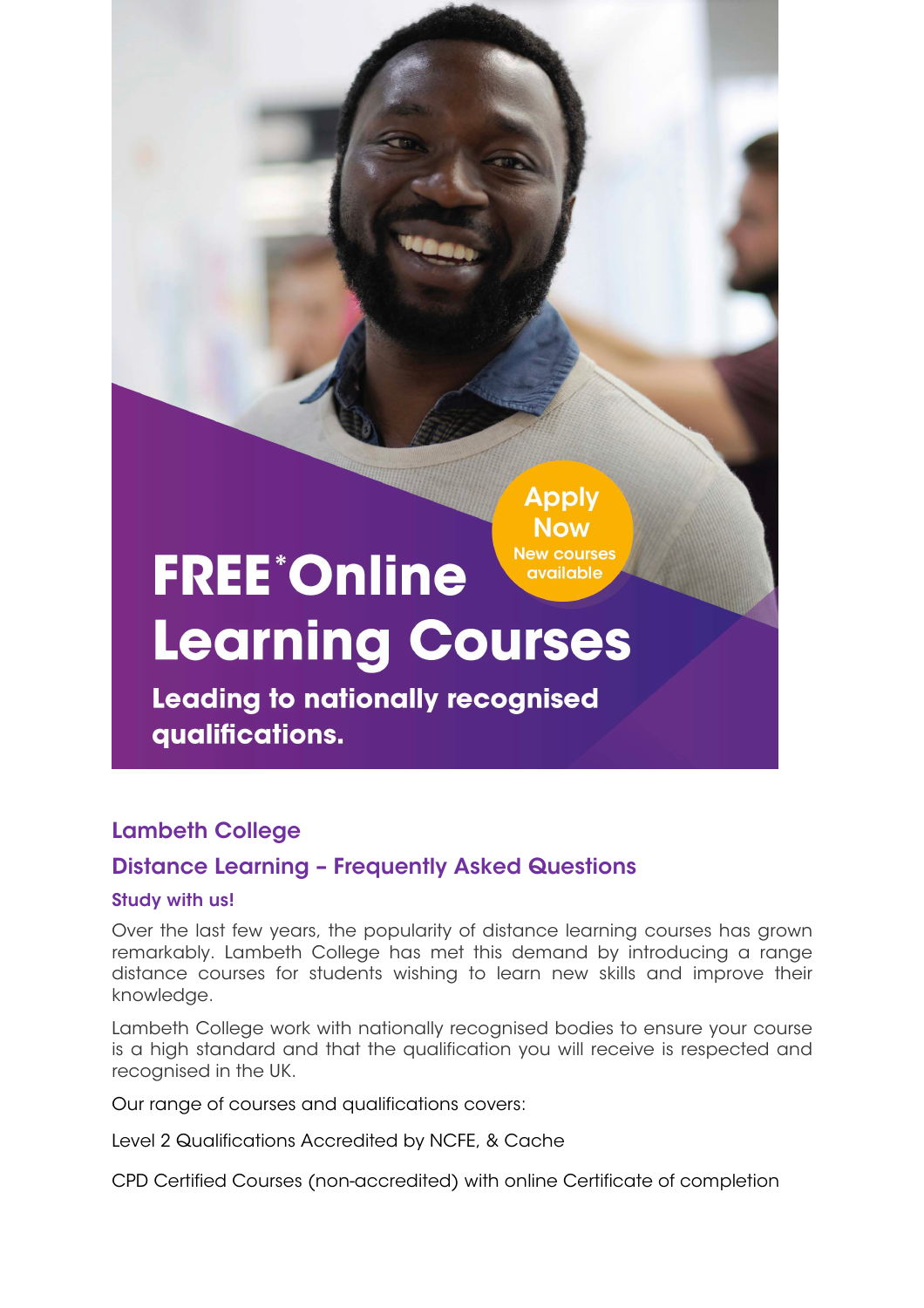## How can I enrol onto a course?

Apply online to receive an invitation to one of our enrolment sessions

Step 1: Search for a course in our online page and apply on the course you want to sign on

[www.lambethcollege.ac.uk/courses/online-learning](https://www.lambethcollege.ac.uk/courses/online-learning)

Step 2: You will receive an invitation to our next enrolment session.

Step 3: Following college enrolment (subject to eligibility), you will receive email confirmation of your enrolment and then receive your login details within the next 48 hours to begin online/blended learning on our bespoke online platform.

Step 4: Work through your course, with a dedicated remote tutor and customer service advisor on hand to answer any questions you have.

Step 5: Once the course is completed, you will be issued with the appropriate accredited certificate.

Begin learning today and take a look at our latest courses, for more information email onlinelearning@lambethcollege.ac.uk or call 020 7501 5010

## How do I log in:

#### At Lambeth College we are working with skilled partners to design and deliver courses of high quality, innovative online/paper based (or mixed delivery courses).

After successful enrolment, we will be in touch to give you access through our bespoke online learning platform, EQUAL where you can access our extensive range of distance learning courses - each created to deliver easy-to-use, engaging and interactive content with features to suit each individual learner, including:

- Interactive and easy to use resources
- Engaging videos highlighting key information
- Case studies demonstrating how your new skills can be applied in practical situations
- An easy to use, integrated note-taking feature allowing you to jot down information
- A series of activities and games to support your assessment preparation.

## How do I complete assessments?

There are a set number of units to achieve dependant on qualification. You will either receive a paper-based booklet or your study will be online (dependant on chosen course) and you will have access to EQUAL online Assessments with deadlines for submission of your work set by tutor.